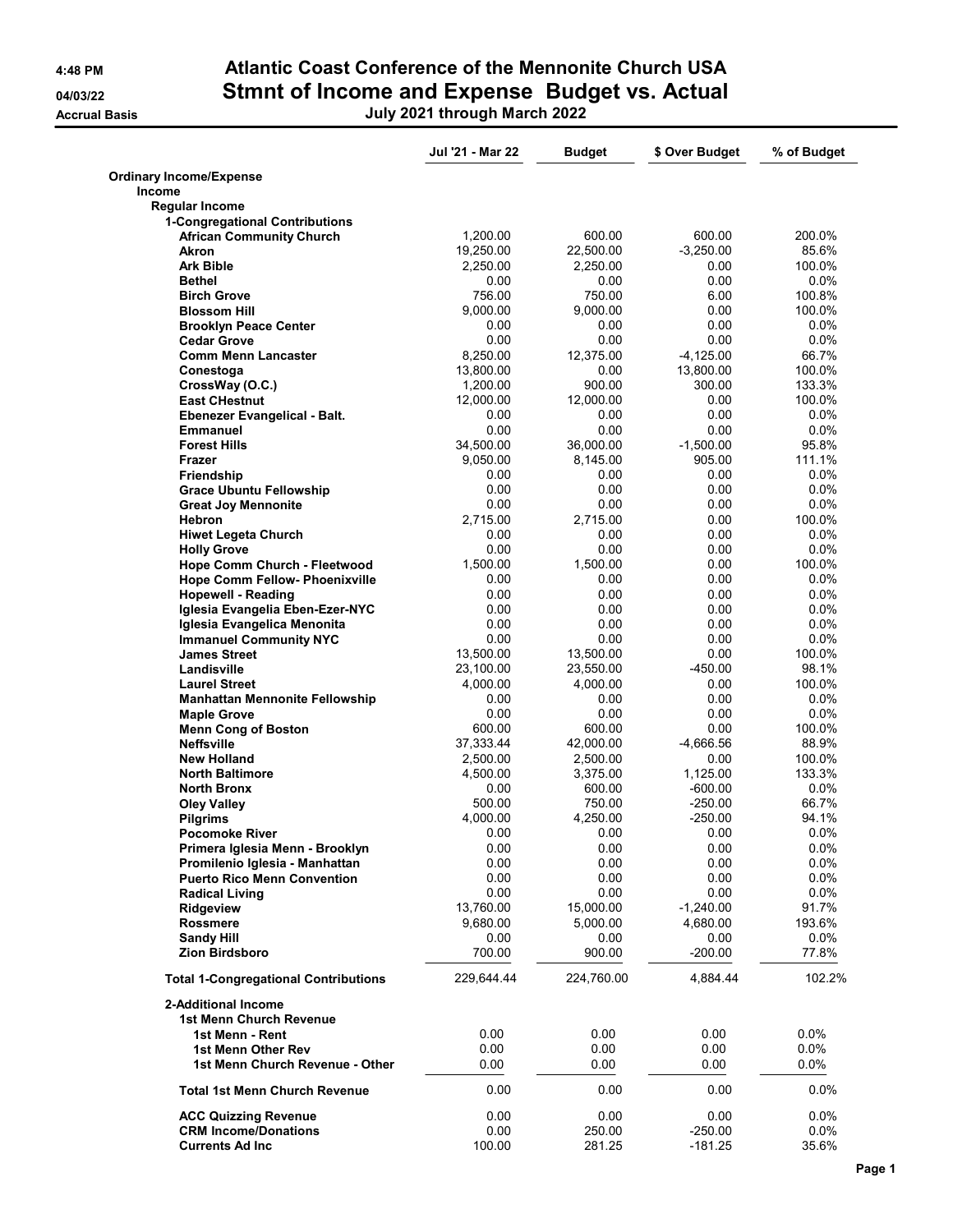#### 4:48 PM Atlantic Coast Conference of the Mennonite Church USA 04/03/22 Stmnt of Income and Expense Budget vs. Actual Accrual Basis July 2021 through March 2022

|  | uly 2021 through March 202 |  |  |
|--|----------------------------|--|--|
|--|----------------------------|--|--|

|                                                                       | Jul '21 - Mar 22 | <b>Budget</b> | \$ Over Budget | % of Budget |
|-----------------------------------------------------------------------|------------------|---------------|----------------|-------------|
| <b>EDC Income</b>                                                     |                  |               |                |             |
| <b>EDC Rental</b>                                                     | 0.00             | 0.00          | 0.00           | 0.0%        |
| <b>EDC Services</b>                                                   | 0.00             | 0.00          | 0.00           | 0.0%        |
| <b>EDC Income - Other</b>                                             | 0.00             | 0.00          | 0.00           | $0.0\%$     |
| <b>Total EDC Income</b>                                               | 0.00             | 0.00          | 0.00           | 0.0%        |
| <b>Estates</b>                                                        | 8,348.87         | 4,875.00      | 3,473.87       | 171.3%      |
| <b>Estates Leadership Scholarship[</b>                                | 0.00             | 0.00          | 0.00           | $0.0\%$     |
| <b>Friends of ACC</b>                                                 | 4,917.00         | 1,875.00      | 3,042.00       | 262.2%      |
| Fund Drive Dinner/Fast (no food                                       | 0.00             | 0.00          | 0.00           | 0.0%        |
| <b>Interest Income</b>                                                | 97.53            | 112.50        | $-14.97$       | 86.7%       |
| Misc. Income                                                          | 647.02           | 0.00          | 647.02         | 100.0%      |
| <b>Offerings - Conf Assemblies</b>                                    | 425.00           | 700.00        | $-275.00$      | 60.7%       |
| <b>PPP Loan</b>                                                       | 0.00             | 0.00          | 0.00           | 0.0%        |
| <b>RHHP Rental Income</b>                                             | 0.00             | 0.00          | 0.00           | $0.0\%$     |
| <b>Video Conference Equipment</b>                                     | 0.00             | 0.00          | 0.00           | $0.0\%$     |
| <b>Total 2-Additional Income</b>                                      | 14,535.42        | 8,093.75      | 6,441.67       | 179.6%      |
| <b>Total Regular Income</b>                                           | 244,179.86       | 232,853.75    | 11,326.11      | 104.9%      |
| <b>Special Use Income</b>                                             |                  |               |                |             |
| <b>Baltimore Church Plant</b>                                         | 0.00             | 0.00          | 0.00           | 0.0%        |
| <b>Equipment Replacement Funds Rel</b>                                | 0.00             | 0.00          | 0.00           | 0.0%        |
| <b>Financial Assistance</b>                                           | 0.00             | 0.00          | 0.00           | 0.0%        |
| <b>Hiwet Legeta revenue</b>                                           | 0.00             | 0.00          | 0.00           | 0.0%        |
| <b>Leadership Resource Day</b>                                        | 0.00             | 0.00          | 0.00           | 0.0%        |
| <b>Nickels for Neighbors-released</b>                                 | 0.00             | 0.00          | 0.00           | 0.0%        |
| <b>Restricted Revenue Released</b>                                    | 18,818.46        | 9,054.00      | 9,764.46       | 207.8%      |
| <b>RHHP maint - from restricted</b>                                   | 0.00             | 0.00          | 0.00           | $0.0\%$     |
| <b>Vision Dinner - released</b>                                       | 0.00             | 0.00          | 0.00           | 0.0%        |
| <b>Vision Sponsors</b>                                                | 0.00             | 0.00          | 0.00           | $0.0\%$     |
| <b>Total Special Use Income</b>                                       | 18,818.46        | 9,054.00      | 9,764.46       | 207.8%      |
| <b>Total Income</b>                                                   | 262,998.32       | 241,907.75    | 21,090.57      | 108.7%      |
| <b>Cost of Goods Sold</b>                                             |                  |               |                |             |
| <b>Cost of Goods Sold</b>                                             | 0.00             | 0.00          | 0.00           | 0.0%        |
| <b>Total COGS</b>                                                     | 0.00             | 0.00          | 0.00           | $0.0\%$     |
| Gross Profit                                                          | 262,998.32       | 241,907.75    | 21,090.57      | 108.7%      |
| Expense<br>10-Leadership Training & Supp<br><b>Leadership Support</b> |                  |               |                |             |
| <b>CLF Donation</b>                                                   | 0.00             | 500.00        | $-500.00$      | 0.0%        |
| <b>Leadership Resource Day</b>                                        | 1,549.88         | 3,150.00      | $-1,600.12$    | 49.2%       |
| <b>Leadershp Training</b>                                             | 0.00             | 375.00        | $-375.00$      | $0.0\%$     |
| <b>Mentoring Program</b>                                              | 0.00             | 375.00        | $-375.00$      | 0.0%        |
| Ministerial Leadership Comm.                                          | 543.89           | 600.00        | -56.11         | 90.6%       |
| <b>NYC Oversight Minister</b>                                         | 0.00             | 0.00          | 0.00           | 0.0%        |
| <b>Oversight Ministries</b>                                           | 40.00            | 375.00        | $-335.00$      | 10.7%       |
| <b>Pastor Wellness</b>                                                | 1,000.00         | 1,800.00      | $-800.00$      | 55.6%       |
| <b>Retirees-Maria A. Torres</b>                                       | 1,494.00         | 1,500.00      | -6.00          | 99.6%       |
| Scholarship                                                           | 5,850.00         | 2,000.00      | 3,850.00       | 292.5%      |
| <b>Trauma Care</b>                                                    | 2,899.50         | 1,875.00      | 1,024.50       | 154.6%      |
| <b>Total Leadership Support</b>                                       | 13,377.27        | 12,550.00     | 827.27         | 106.6%      |
|                                                                       |                  |               |                |             |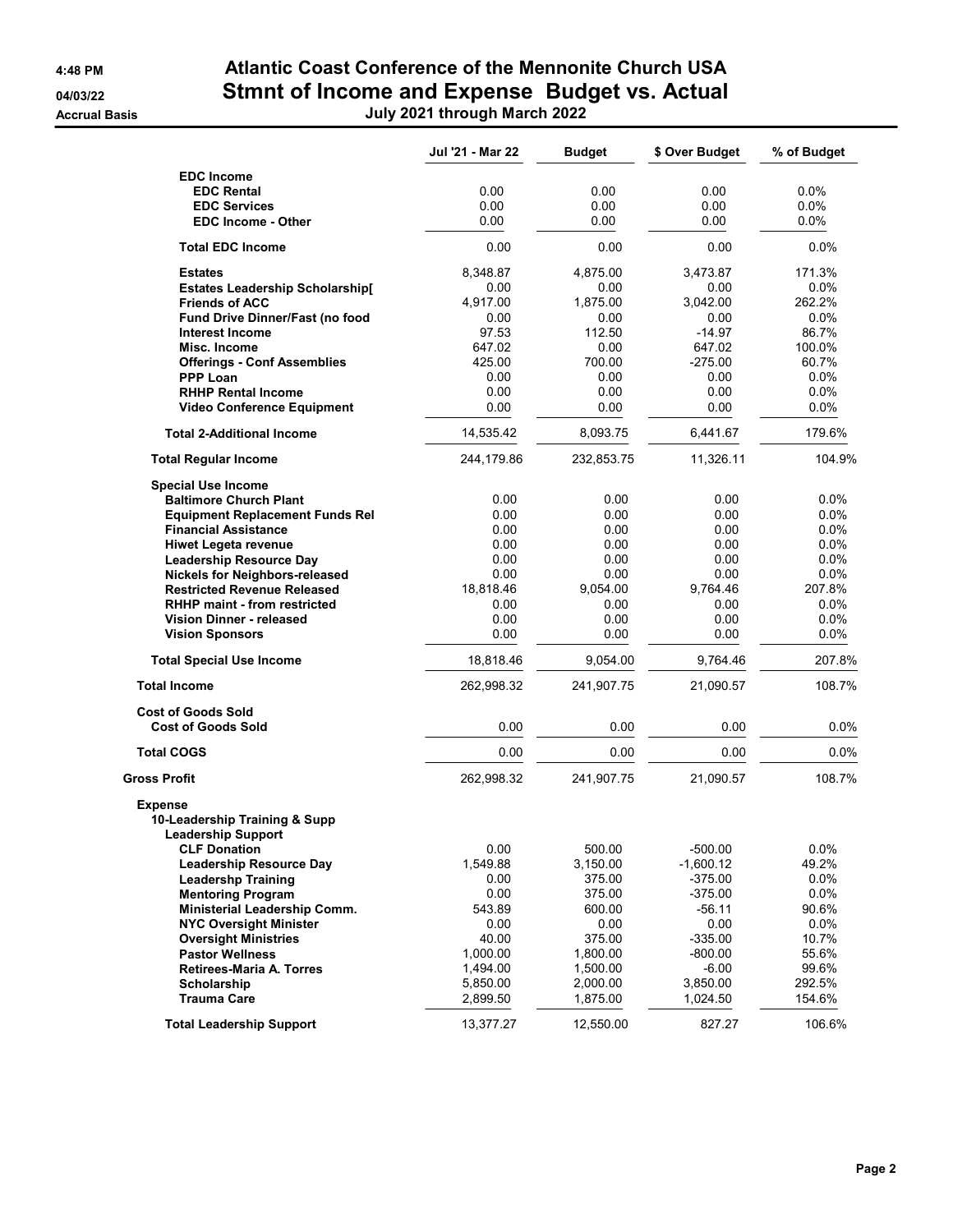**Accrual Basis** 

## 4:48 PM **Atlantic Coast Conference of the Mennonite Church USA** 04/03/22 Stmnt of Income and Expense Budget vs. Actual

| July 2021 through March 2022                                           |                  |               |                |             |
|------------------------------------------------------------------------|------------------|---------------|----------------|-------------|
|                                                                        | Jul '21 - Mar 22 | <b>Budget</b> | \$ Over Budget | % of Budget |
| <b>Ministers</b>                                                       |                  |               |                |             |
| <b>CM Expense Summary</b>                                              |                  |               |                |             |
| <b>Expense - Graham</b>                                                | 0.00             | 0.00          | 0.00           | 0.0%        |
| <b>Expense - Merv</b>                                                  | 3,858.33         | 4,875.00      | $-1,016.67$    | 79.1%       |
| <b>Expense - Warren</b>                                                | 0.00             | 0.00          | 0.00           | $0.0\%$     |
| <b>Expenses - Dwight</b>                                               | 46.68            | 750.00        | $-703.32$      | 6.2%        |
| <b>Expenses - Joanne</b>                                               | 2,093.06         | 2,925.00      | $-831.94$      | 71.6%       |
| <b>Expenses - Ruth Yoder Wenger</b>                                    | 462.79           | 1,350.00      | -887.21        | 34.3%       |
| <b>Expenses - Stephen</b>                                              | 0.00             | 0.00          | 0.00           | 0.0%        |
| <b>Expenses - Sylvia</b>                                               | 0.00             | 0.00          | 0.00           | 0.0%        |
| <b>Staff Expenses - Volunteers</b>                                     | 0.00             | 0.00          | 0.00           | $0.0\%$     |
| <b>Total CM Expense Summary</b>                                        | 6,460.86         | 9,900.00      | $-3,439.14$    | 65.3%       |
| <b>CM Salaries &amp; Benefits</b><br><b>CM Benefits</b>                |                  |               |                |             |
| A. Medical Plan                                                        | 7,000.92         | 10,860.00     | $-3,859.08$    | 64.5%       |
| <b>B. Retirement Plan Contribution</b>                                 | 7,490.52         | 7,490.25      | 0.27           | 100.0%      |
| C. Life ADD, LTD                                                       | 507.31           | 573.75        | $-66.44$       | 88.4%       |
| <b>CM FICA Contribution</b>                                            | 0.00             | 0.00          | 0.00           | $0.0\%$     |
| D. CM Continuing Education                                             | 1,022.36         | 1,200.00      | $-177.64$      | 85.2%       |
| <b>E. Medical HSA Contribution</b>                                     | 375.00           | 1.125.00      | $-750.00$      | 33.3%       |
| <b>EDC B Compensation Package</b>                                      | 0.00             | 0.00          | 0.00           | $0.0\%$     |
| <b>Total CM Benefits</b>                                               | 16,396.11        | 21,249.00     | $-4,852.89$    | 77.2%       |
| <b>EDC S Compensation Package</b>                                      | 0.00             | 0.00          | 0.00           | 0.0%        |
| <b>FICA Self Employed Contribution</b><br><b>Salaries</b>              | 6,654.78         | 6,654.00      | 0.78           | 100.0%      |
| <b>CM Salaries</b>                                                     | 86,977.44        | 92,625.00     | $-5,647.56$    | 93.9%       |
| <b>NYC CM</b>                                                          | 3,657.50         | 8,250.00      | $-4,592.50$    | 44.3%       |
|                                                                        |                  |               |                |             |
| <b>Total Salaries</b>                                                  | 90,634.94        | 100,875.00    | $-10,240.06$   | 89.8%       |
| <b>Total CM Salaries &amp; Benefits</b>                                | 113,685.83       | 128,778.00    | -15,092.17     | 88.3%       |
| <b>Total Ministers</b>                                                 | 120,146.69       | 138,678.00    | $-18,531.31$   | 86.6%       |
| <b>Pastors' Retreat</b>                                                | 0.00             | 0.00          | 0.00           | $0.0\%$     |
| <b>Total 10-Leadership Training &amp; Supp</b>                         | 133,523.96       | 151,228.00    | $-17,704.04$   | 88.3%       |
| 20-Administration<br><b>Auto Insurance</b><br><b>Conference Office</b> | 0.00             | 0.00          | 0.00           | $0.0\%$     |
| <b>Expenses</b>                                                        | 5,542.75         | 5.400.00      | 142.75         | 102.6%      |

Off Rent-Utilities 8,145.00 8,002.50 142.50 101.8% Phone 2,277.96 2,505.00 -227.04 90.9% **Total Conference Office** 15,965.71 15,907.50 58.21 100.4%

Equipment Replacement 1,112.99 750.00 362.99 148.4%<br>Exec Commitee & Church Meetings 605.95 375.00 130.95 134.9%

Finance & Stewardship Committee  $0.00$  150.00  $150.00$  -150.00 0.0%

**Directors & Officers 1,780.00** 900.00 880.00 197.8%<br>**Liability 1,780.00** 900.00 880.00 99.2% Liability 5,949.80 6,000.00 -50.20 99.2%

Reimbursement for NYC Insurance  $0.00$  0.00 0.00 0.00 0.0% NYC Property Damage - Other 0.00 0.00 0.00 0.00 0.00 0.0% Total NYC Property Damage  $0.00$  0.00 0.00 0.00 0.0%

Reimbursement of OC Insurance  $0.00$  0.00 0.00 0.00 0.0% Total OC Property Damage  $0.00$  0.00 0.00 0.00 0.0%

Exec Commitee & Church Meetings 505.95

Insurance

NYC Property Damage

OC Property Damage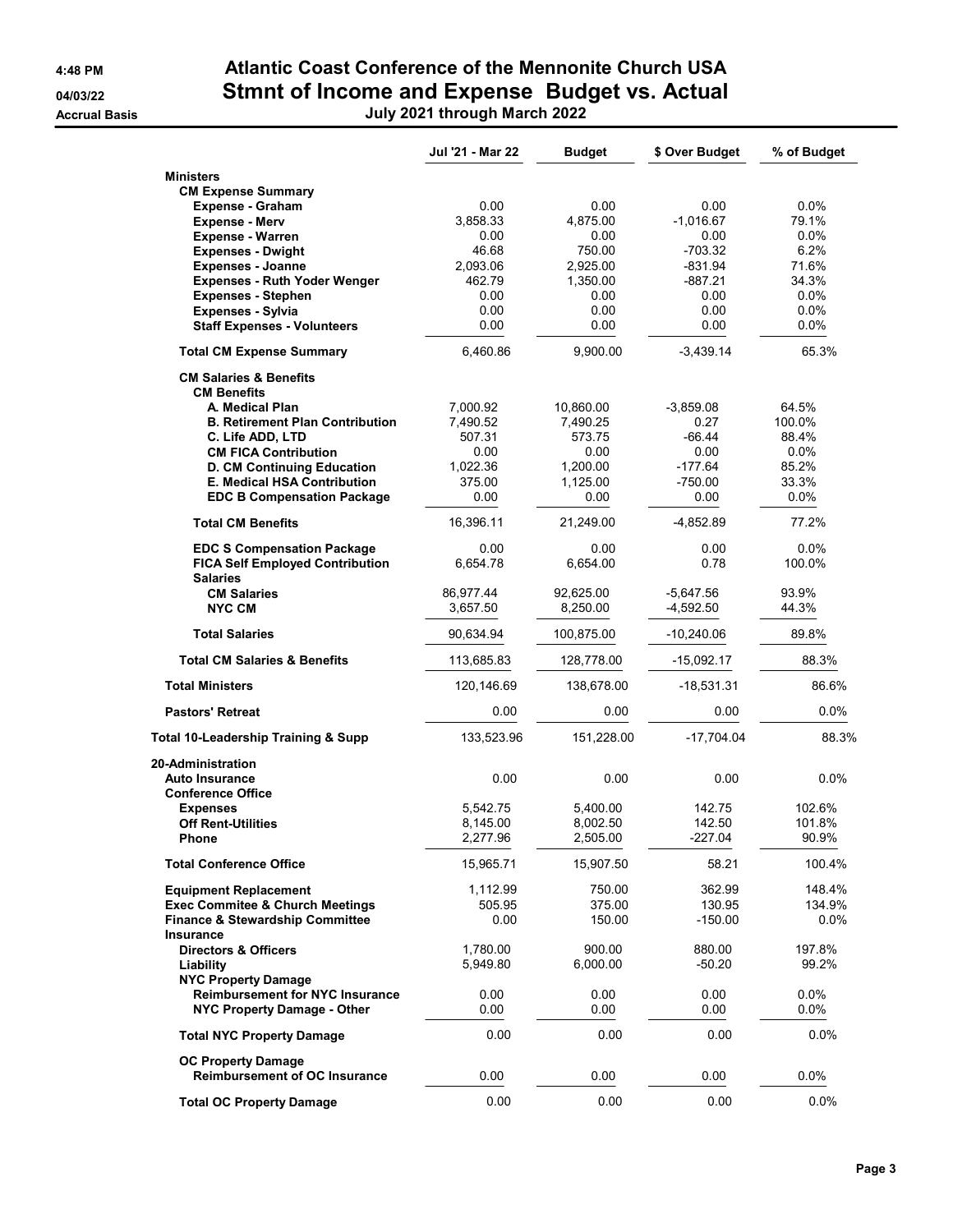**Accrual Basis** 

# 4:48 PM Atlantic Coast Conference of the Mennonite Church USA 04/03/22 **Stmnt of Income and Expense Budget vs. Actual**<br> **Duly 2021 through March 2022**

| July 2021 through March 202 |  |  |  |
|-----------------------------|--|--|--|
|-----------------------------|--|--|--|

|                                                         | Jul '21 - Mar 22 | <b>Budget</b> | \$ Over Budget | % of Budget     |
|---------------------------------------------------------|------------------|---------------|----------------|-----------------|
| <b>Worker Compensation</b>                              | 725.00           | 675.00        | 50.00          | 107.4%          |
| <b>Total Insurance</b>                                  | 8,454.80         | 7,575.00      | 879.80         | 111.6%          |
| <b>Interest Expense</b>                                 | 0.00             | 0.00          | 0.00           | $0.0\%$         |
| <b>Lanc Menn Historical Society</b>                     | 0.00             | 1.150.00      | $-1,150.00$    | 0.0%            |
| <b>Legal &amp; Professional Fees</b>                    | 920.00           | 750.00        | 170.00         | 122.7%          |
| <b>Staffing Expenses - Admin.</b>                       |                  |               |                |                 |
| A. Medical Plan                                         | 7,587.24         | 7,758.75      | $-171.51$      | 97.8%           |
| <b>B. Retirement Plan Contribution</b>                  | 2,717.60         | 2,666.25      | 51.35          | 101.9%          |
| C. Life ADD, LTD                                        | 236.07           | 243.75        | $-7.68$        | 96.8%           |
| E. Medical HSA Contribution                             | 2,250.00         | 2,250.00      | 0.00           | 100.0%          |
| <b>FICA Taxes Employer</b>                              | 2,785.41         | 3,090.00      | $-304.59$      | 90.1%           |
| Wages - Admin                                           | 41,250.57        | 40,372.50     | 878.07         | 102.2%          |
| <b>Wages - MWC Reimbursements</b>                       | 0.00             | 0.00          | 0.00           | 0.0%            |
| <b>Total Staffing Expenses - Admin.</b>                 | 56,826.89        | 56,381.25     | 445.64         | 100.8%          |
| <b>Web Site</b>                                         | 0.00             | 200.00        | $-200.00$      | 0.0%            |
| <b>Total 20-Administration</b>                          | 83,786.34        | 83,238.75     | 547.59         | 100.7%          |
|                                                         |                  |               |                |                 |
| 30-Evangelism & Outreach<br><b>1st Menn Expenses</b>    |                  |               |                |                 |
| Fees & Other                                            | 0.00             | 0.00          | 0.00           | $0.0\%$         |
| <b>Grants</b>                                           | 0.00             | 0.00          | 0.00           | 0.0%            |
| <b>Insurance</b>                                        | 0.00             | 0.00          | 0.00           | 0.0%            |
| <b>Utilities &amp; Internet</b>                         | 0.00             | 0.00          | 0.00           | 0.0%            |
| 1st Menn Expenses - Other                               | 0.00             | 0.00          | 0.00           | 0.0%            |
| <b>Total 1st Menn Expenses</b>                          | 0.00             | 0.00          | 0.00           | 0.0%            |
| <b>Church Planting</b>                                  | 0.00             | 0.00          | 0.00           | $0.0\%$         |
| <b>Church Planting Coach</b>                            | 0.00             | 0.00          | 0.00           | 0.0%            |
| <b>Gifts</b>                                            | 1,000.00         | 0.00          | 1,000.00       | 100.0%          |
| <b>Hiwet Legeta pastor support</b>                      | 0.00             | 0.00          | 0.00           | 0.0%            |
| <b>Missional Development</b>                            | 0.00             | 0.00          | 0.00           | $0.0\%$         |
| <b>Missions Committee</b>                               | 100.00           | 150.00        | $-50.00$       | 66.7%           |
| <b>Nickels Neighbors disbursements</b>                  | 3,752.65         | 4,000.00      | $-247.35$      | 93.8%           |
| <b>Restrict Gift Brooklyn Peace Ct</b>                  | 5,466.31         | 750.00        | 4,716.31       | 728.8%          |
| <b>RHHP Property Expenses</b>                           |                  |               |                |                 |
| <b>RHHP Fees and Expenses</b>                           | 0.00             | 0.00<br>0.00  | 0.00           | $0.0\%$<br>0.0% |
| RHHP Insurance Package (new)<br><b>RHHP Maintenance</b> | 0.00<br>0.00     |               | 0.00<br>0.00   |                 |
|                                                         | 0.00             | 0.00<br>0.00  | 0.00           | 0.0%<br>0.0%    |
| <b>RHHP Property Damage Ins (old)</b>                   |                  |               |                |                 |
| <b>Total RHHP Property Expenses</b>                     | 0.00             | 0.00          | 0.00           | 0.0%            |
| <b>Vision Dinner Grant</b>                              | 0.00             | 0.00          | 0.00           | 0.0%            |
| <b>Total 30-Evangelism &amp; Outreach</b>               | 10,318.96        | 4,900.00      | 5,418.96       | 210.6%          |
| 40-Denominational Participation                         |                  |               |                |                 |
| <b>Climate Event</b>                                    | $-75.00$         | 0.00          | $-75.00$       | 100.0%          |
| <b>General Assembly Delegates</b>                       | 1,737.38         | 1,125.00      | 612.38         | 154.4%          |
| <b>MCUSA Executive Off (Gen Brd)</b>                    | 9,000.00         | 9,000.00      | 0.00           | 100.0%          |
| <b>Peacemaker Events</b>                                | 0.00             | 0.00          | 0.00           | 0.0%            |
| <b>Rep - Churchwide Meeting</b>                         | 0.00             | 1,500.00      | $-1,500.00$    | 0.0%            |
| <b>Total 40-Denominational Participation</b>            | 10,662.38        | 11,625.00     | $-962.62$      | 91.7%           |
| 50-Fellowship & Communication                           |                  |               |                |                 |
| <b>Annual Delegate Meetings</b>                         | 3,208.25         | 1,300.00      | 1,908.25       | 246.8%          |
| <b>Annual Report Book</b>                               | 0.00             | 0.00          | 0.00           | $0.0\%$         |
| <b>CRM Leadership Seminar</b>                           | 7,172.97         | 3,750.00      | 3,422.97       | 191.3%          |
| <b>Currents</b>                                         | 5,398.93         | 6,375.00      | $-976.07$      | 84.7%           |